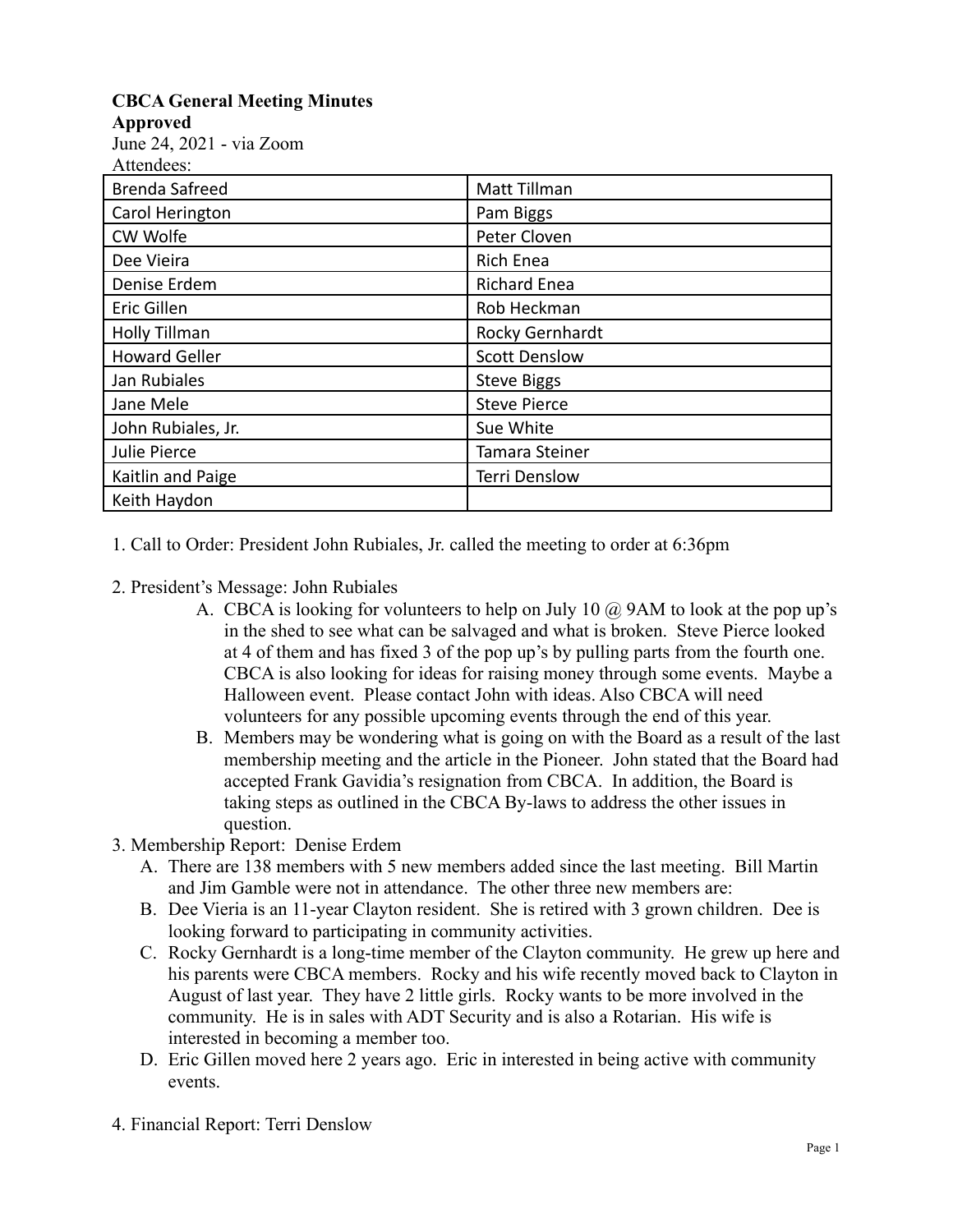- A. Terri gave the May Financial snapshot. Aggregate bank accounts total is \$95,679. May revenue is \$721 of which \$600 is Bocce Court rentals and \$116 member dues. Expenses total \$16,028 with \$8,145 due to depreciation accrual which does not impact cash flow.
- B. The CPA is working with CBCA accounting to help to correct depreciation entries. A \$6,000 expense entry in expenses is a correction for 2020. Monthly expenses are down in the \$1,500 to \$2,000 range as a result of working on expense reductions. Expense breakout: \$553 for storage, \$500 for Bocce Grooming, \$228 for Bocce security and \$198 for online subscriptions. CBCA is getting good cash flow from Bocce with another \$30,000 from Summer League registration.
- C. An extension for the tax filing deadline was filed. CBCA's CPA lives part time in Mexico and will come back to assist with financials and filings. Currently Terri is working to clarify what is needed to document and correctly account for the financial relationship that CBCA has within the charter sponsorship of the scout troops 262 and 484. Any tax impact will be reflected in the 2021 filing.

## 5. City Council: CW Wolfe

- A. The council approved the financial demands and obligations of the City. Certificates of recognition were given to students for the "Do the Right Thing" program in schools recognizing the students for the character trait of "Responsibility". Proclamations were issued: June is LGBTQI+ month and therefore the pride flag will be flown at City Hall and other City owned and maintained flagpoles, June is declared as Portuguese National Heritage Month, and June 19 is Juneteenth for the City of Clayton.
- B. Three candidates were interviewed for the Planning Commission openings. Ed Miller and Justin Cesarin were appointed to the Planning Commission for the 7/1/2021 to 6/30/2023 term.
- C. Damage to the downtown Gazebo is due to vandalism. There is a fence up to protect it which will come down for the first Concert in the Park
- D. SB9 is going to the assembly floor. CW had a conversation with Assemblyman Tim Grayson regarding the impact on small cities like Clayton. Conversation was to explore a carve out of SB9 for cities of our size.

## 6. Police Report: Rich Enea

- A. The month of June was pretty quiet except this morning a parked car at the Black Diamond Trail head was burglarized. A residential burglary occurred. A woman was arrested for stalking one of the Clayton residents.
- B. Juveniles with fireworks are a problem. All fireworks are illegal. The Clayton PD is also keeping an eye on the downtown gazebo.

## 7. Programs: Jane Mele

A. July is a perfect opportunity to get out and get together. Wendy Moore is working on hosting a mixer for the July 29 meeting.

Tonight's presenter is Professor Pete:

Pete Alexander recently moved to the Seattle area after living in the Bay Area. He is author of the book "Lighten Your Day" and a Humanitarian Award recipient. Stress almost killed him, he was diagnosed with stress induced diabetic ketoacidosis and hours away from being